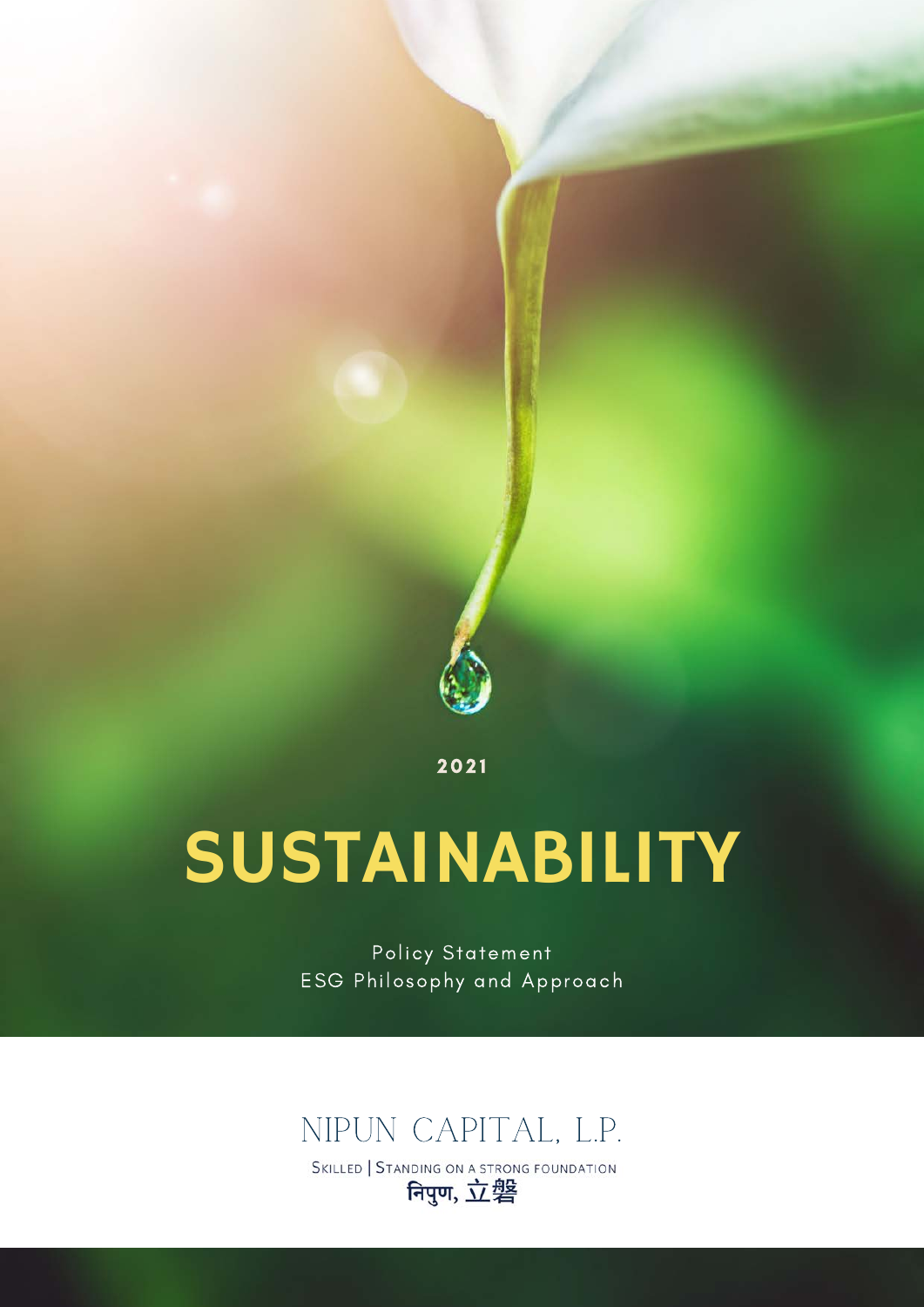### INTRODUCTION

#### NIPUN CAPITAL, L.P.

Nipun Capital, L.P. is a minority and woman owned, investment management firm with expertise in global public equities. The firm's investments are driven by a quantitative process, with the aim of incorporating all publicly available data into our investment process. Nipun provides investment management services to primarily institutional investors. We invest our personal assets alongside our clients', aligning our incentives with theirs. We act as a fiduciary to our clients and seek to maintain the highest ethical standards in managing our client's assets.

## **OBJECTIVE**

#### SUSTAINABLE INVESTING

This document outlines our core beliefs and commitment to sustainable investing. It also discusses how Environmental, Social, and Governance (ESG) factors are currently integrated into our lives, firm and investment processes. The document does not seek to describe every activity relating to sustainability, but summarizes the key principles and thought processes at Nipun. ESG disclosure and data availability is rapidly evolving and we expect our implementation of these principles to evolve as well. However, our core beliefs will remain the same.

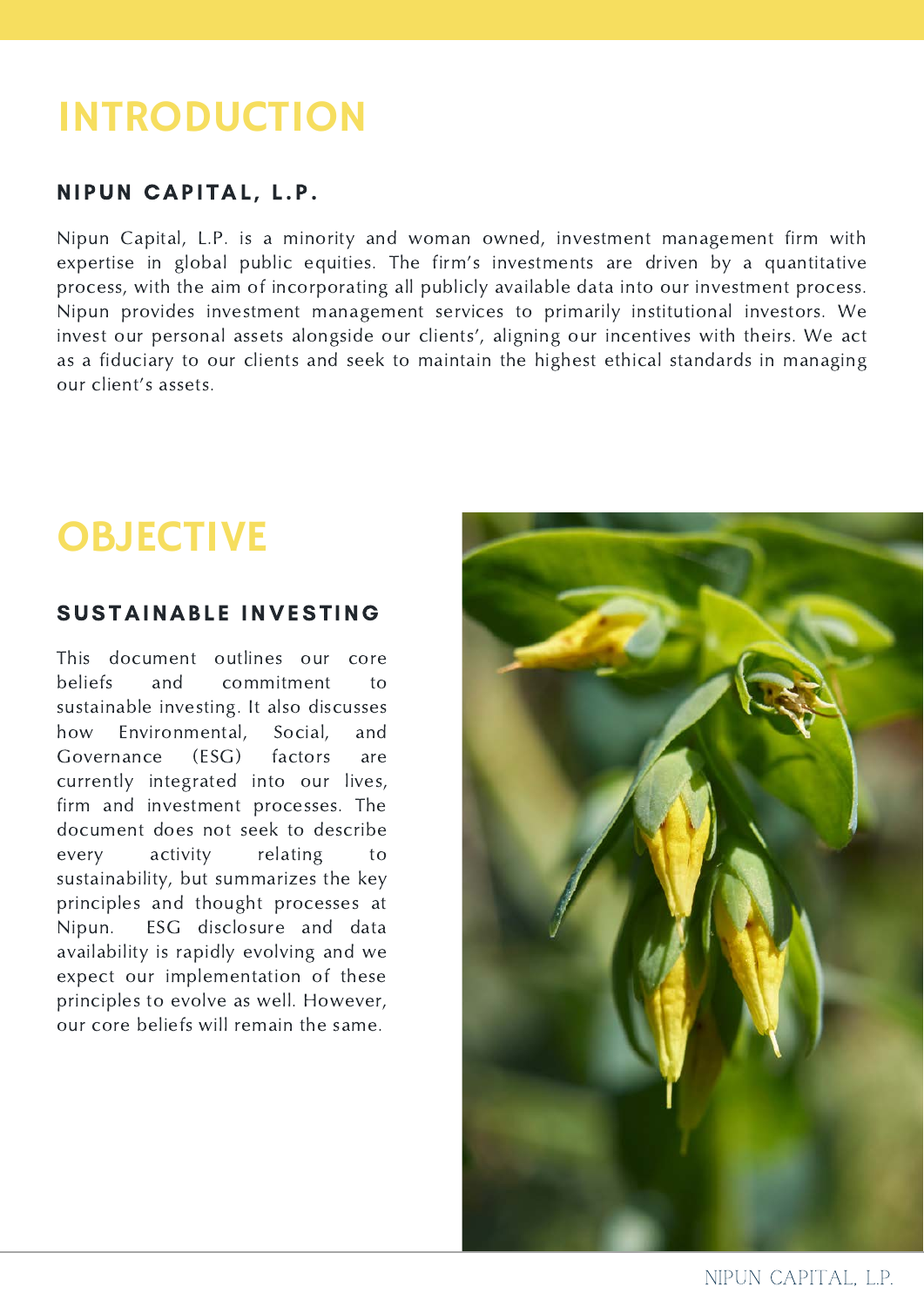"We are a small organization but strongly believe that our actions have a much larger impact than our numbers would suggest. Change occurs at the individual level and actions speak louder than words, so it starts with ourselves. We strive to vertically integrate ESG into our organization and investment strategies, with the goal of being good stewards of the planet and building a sustainable future for our children and the next generation."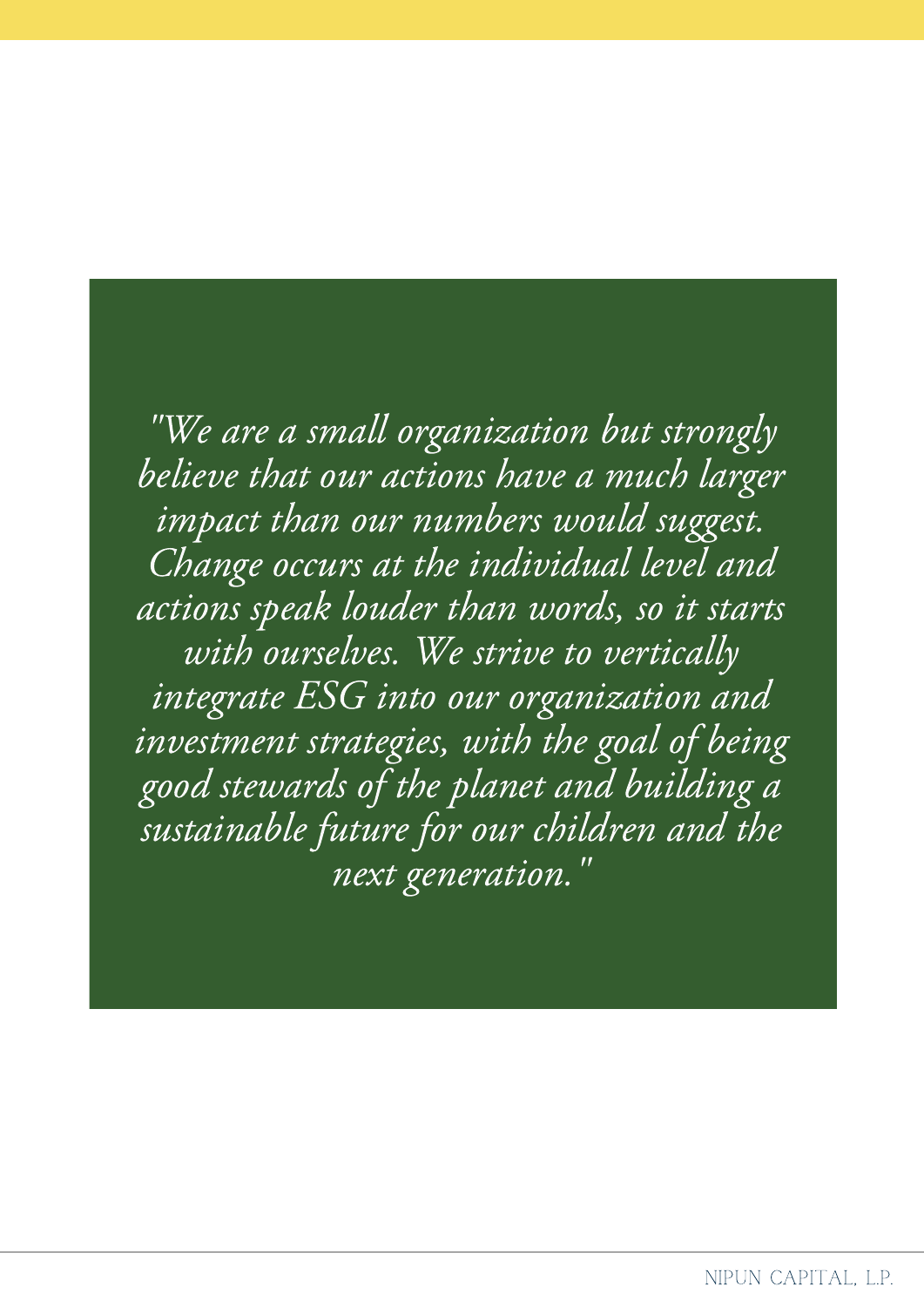### PHILOSOPHY

#### RESPONSIBILITY TO MAKE THE WORLD A BETTER PLACE

As global citizens, we recognize that sustainable development is one of the major challenges facing humankind today. The environment is under threat, putting the survival of future generations at risk. Social and economics inequalities are widening, as evidenced by the almost 700 million people who live in extreme poverty with over half of them children.

We believe it is our responsibility to help make the world a better place. As an investment manager our actions can have a meaningful impact to affect changes for the better. In particular, by investing in companies that engage in sustainable practices, we lower their cost of capital, helping them thrive and succeed. The successes of these companies will quicken the pace of adaption by all companies to practice sustainability and help achieve the goals of environmental sustainability, and economic and social equalities.

As an organization, we embrace ESG principles at the corporate level to create a better company and contribute to a better world. This commitment enhances our culture, improves employee motivation, fosters stronger community relations and lowers risk for the firm.

Our primary investment goal is to generate strong riskadjusted returns for our clients. Our research shows that this overarching goal can be achieved while incorporating ESG factors in our decision making process. We recognize that we and the world are at a starting point of a journey and the importance of ESG practices is set to grow over the next few decades. We want to be a part of this change and make a difference in accelerating the pace of this transformation.

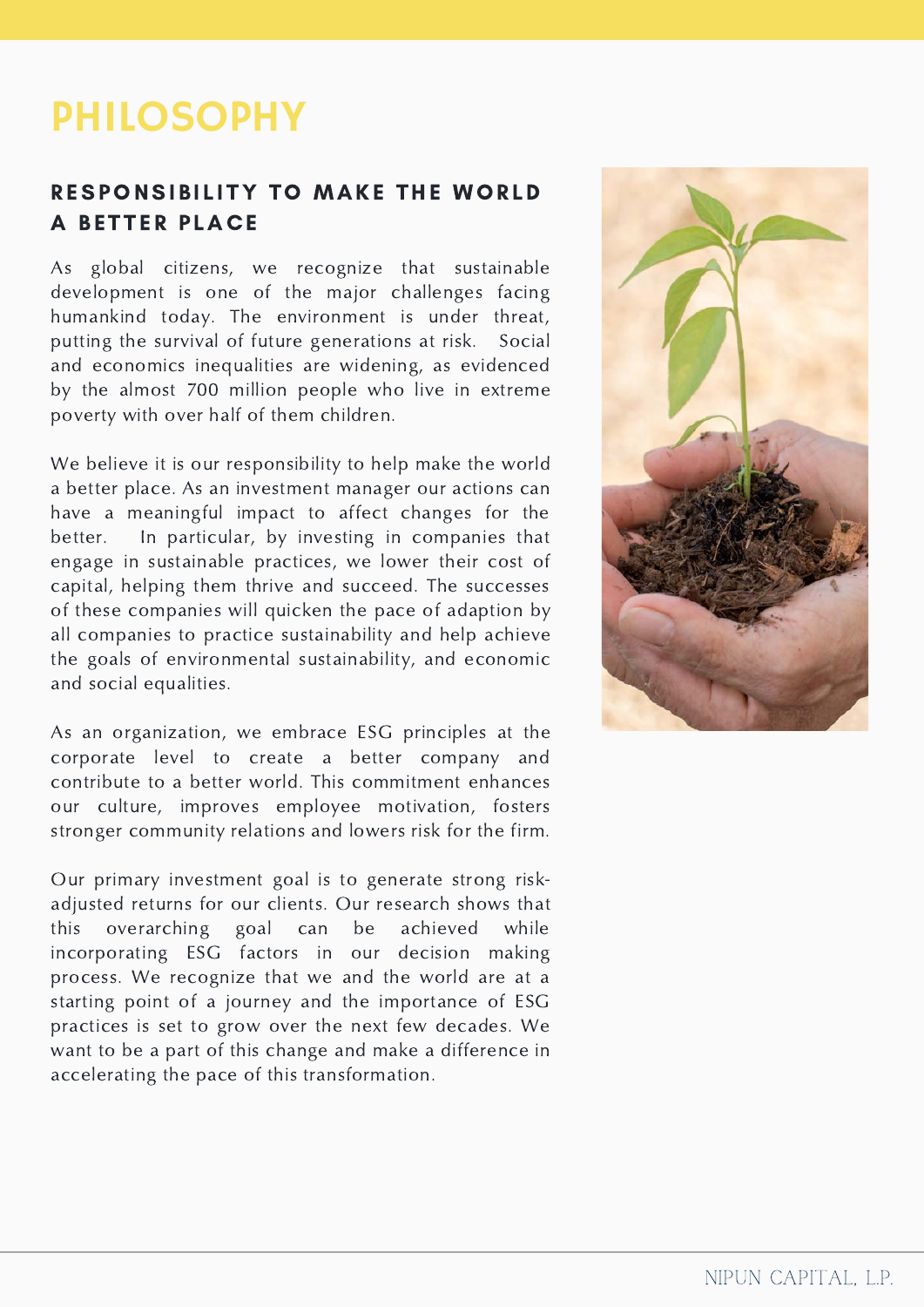### OUR APPROACH

### INTEGRATING ESG METRICS INTO OUR RESEARCH AND PORTFOLIO MANAGEMENT PROCESS

We start by focusing on our actions as individuals, because we believe change starts at the individual level, and then strive to integrate ESG into how we run our organization and manage our investment strategies. We believe that doing so serves the goal of being good stewards of the planet, and also enhances long-term investment returns.

At Nipun, we have taken the approach to integrate ESG metrics into our research and portfolio management process. We believe that stock returns are driven by a company's fundamentals and by investor sentiment around the stock. We build models to predict company fundamentals and measure investor sentiment. In each of the models, we carefully evaluate the impact and materiality of ESG metrics.

Our investment approach is data driven, based on sensible economic intuition backed by empirical evidence. We apply the same approach to ESG integration, starting with sensible good practice, gathering data on these practices, evaluating their impact on company fundamentals and sentiment, understanding the return generating mechanism and finally, the effectiveness in predicting returns or managing risk.

The heartbeat of Nipun is a learning community that enjoys being together. Not only is continuous innovation a pre-requisite for success in financial markets, it is a shared passion at Nipun. The opportunity to discover new ideas, innovate and learn something new about the markets every day is intensely exciting to us. Sustainable investing is incorporated into our research agenda, akin to other investment ideas that we explore. We believe this will be a fruitful area of innovation as policy and regulations change, disclosure improves, and investors continue rewarding responsible companies.

Many of the stock selection models at Nipun are contextualized to each country. As we apply each of our investing principles to stocks within a specific country, we aim to develop the most relevant proxy to measure that specific principle in that particular country. We plan to extend this approach to ESG factors as well. For example, how we measure governance in each country and sector may vary depending on regulation, disclosure and materiality.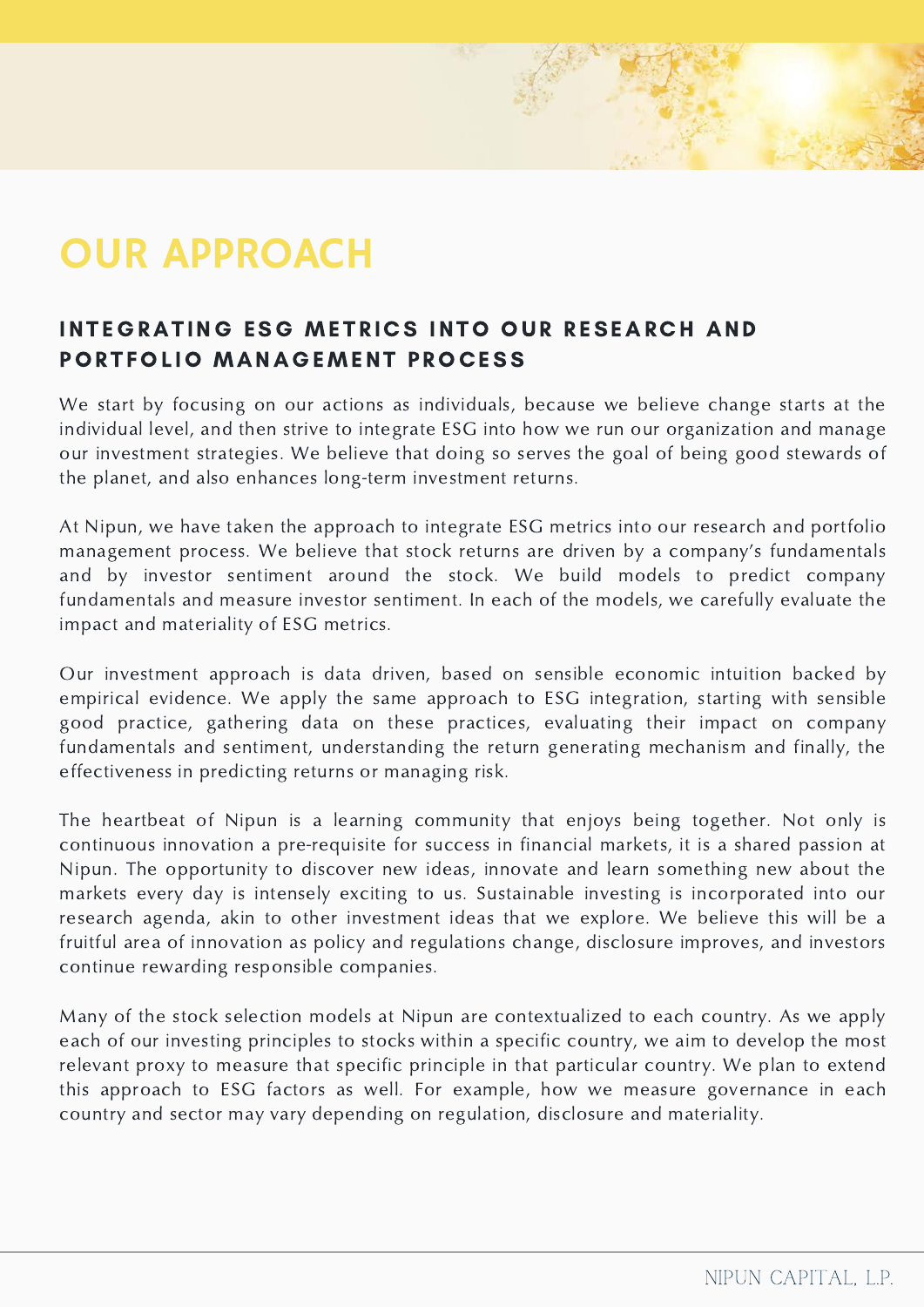### IMPLEMENTATION

#### ENVIRONMENTAL, SOCIAL, GOVERNANCE

We take a holistic view towards sustainability, incorporating it in our stock selection framework as well as in our risk management framework. Our definition of sustainability is broad, encompassing ESG factors in the following categories:

- Environmental: including emissions and resource usage
- Social: focusing on workforce diversity, employee satisfaction, human rights, community development
- Governance: measuring management's commitment to best practices, board structures, and treatment of shareholders

Disclosure and quality of these metrics can vary significantly by country. We expend significant resources on buying commercially available sustainability data and metrics, collecting and cleansing data and developing proprietary insights.

Our research shows that some of these metrics, specifically those related to governance, can predict a company's future fundamentals. These metrics are subject to the same rigorous analysis as any of our other return prediction models. Once approved by our Investment Committee, these metrics are incorporated into our stock selection framework and become part of our systematic investment process. The metrics incorporated into our stock selection framework directly impact our forecast of a security's expected return and hence its position and size in our portfolio.

In our current implementation, we view social and environmental factors as representing material risks. These risk may translate into financial risk when key events occur. Subject to data availability, we rank every stock in our investment universe on these factors. We adjust our expected risk forecasts for stocks that have a high degree of environmental and social risk. In our portfolio construction process, the portfolio takes smaller positions in stocks with a higher expected risk forecast (all other things being equal). Hence, these social and environmental factors directly impact the position size of stocks in our portfolio.

In addition, we monitor stocks that have been involved in recent controversies on any of the ESG topics. Our view is that these also represent material risks.

The end result is that our portfolio takes smaller or no positions in stocks that rank poorly on our defined ESG metrics. In parallel, this frees up capital to deploy in higher ranking stocks, which is in line with our philosophy of rewarding companies that are engaged in sustainable practices.

Our boutique structure allows us to provide fully customized portfolio solutions including screens and thematic portfolios. We welcome and encourage dialogue with our clients who may need customized portfolios based on their own sustainability goals.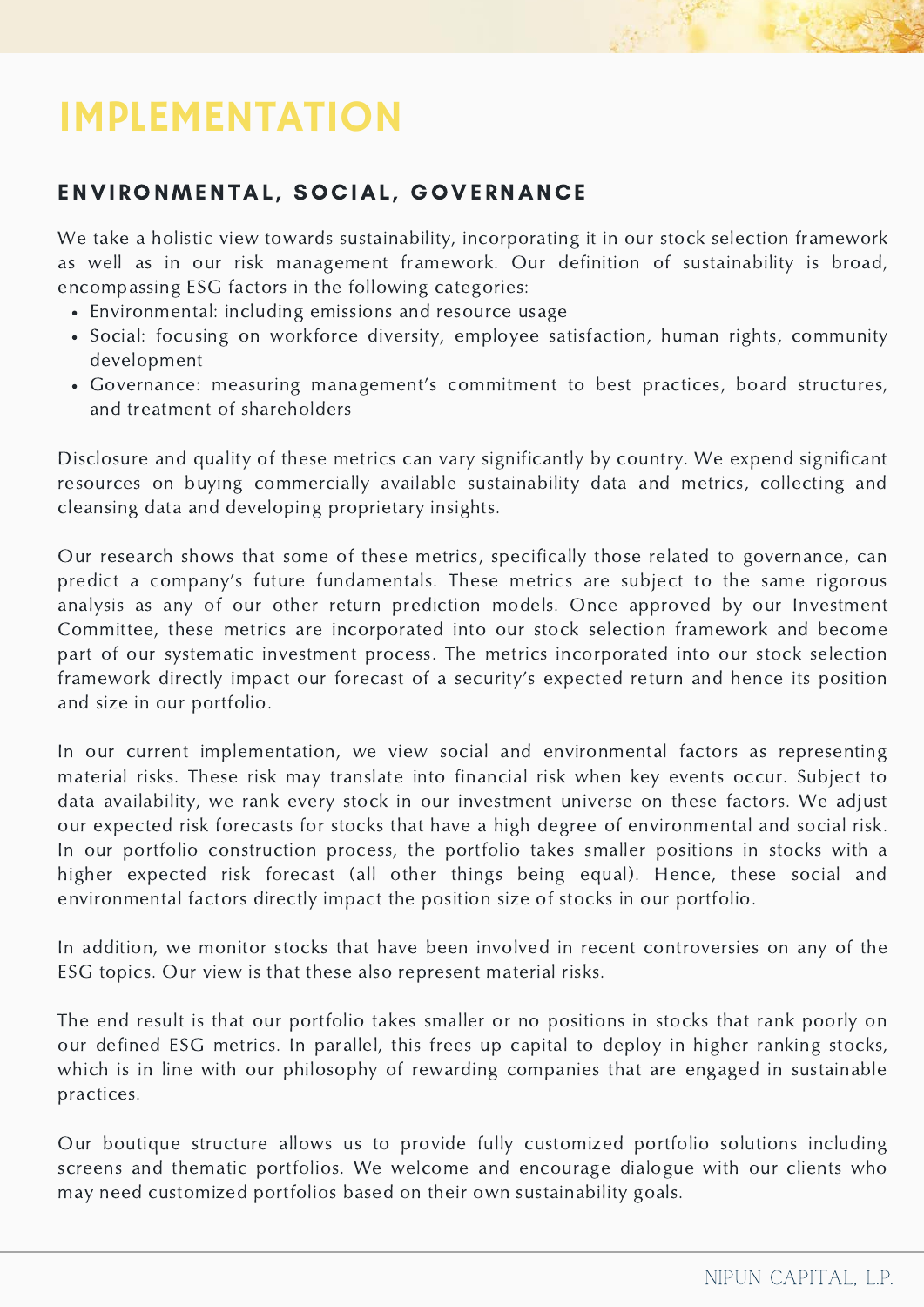### **OVERSIGHT**

#### STARTING AT THE TOP

The ESG initiative at Nipun is being driven by the Partners themselves. This dedication of time and resources by the senior leaders is a sign of our commitment. They are responsible for framing the overall policy, guiding research and implementation and serving as a resource for the rest of the team. Among other responsibilities, the Partners are establishing an ESG training module for employees, in addition to the training on ethics, cyber security and diversity that is led by the Compliance Officer.

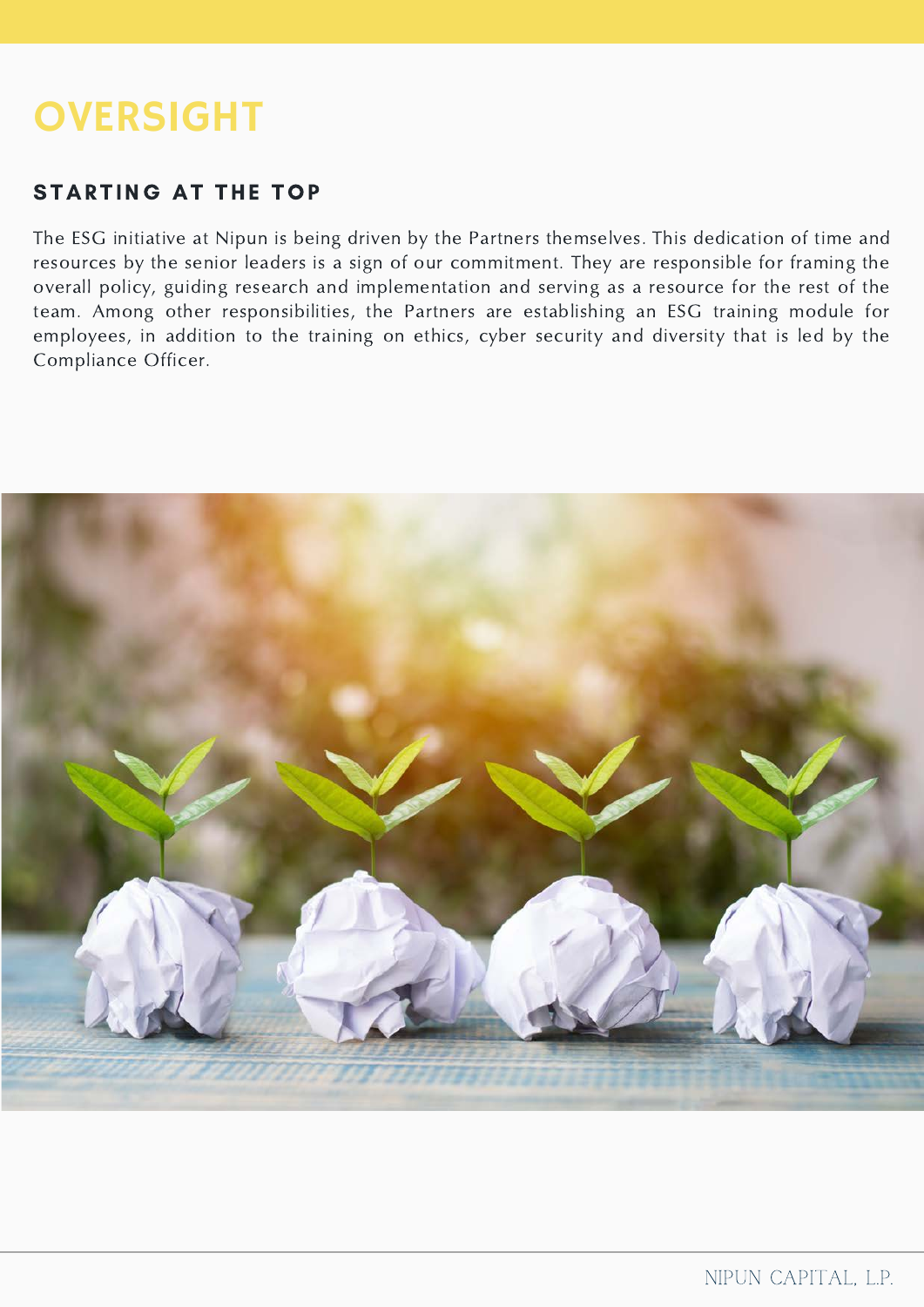

### OUR ORGANIZATION

#### SUSTAINABLE INVESTING

Our firm and culture embodies our commitment to sustainability. The leadership team strives to model behavior in our individual lives that demonstrates that we take sustainability seriously, and we encourage our broader team to do the same.

With respect to environmental considerations, we are focused on energy efficiency, waste minimization and limiting travel. Our offices are housed in a facility that is LEED certified and Energy Star Rated, with comprehensive recycling and composting programs. In an effort to minimize paper usage, we moved to using electronic marketing materials about 5 years ago. In an effort to reduce our carbon footprint, we are cutting back on airline travel unless absolutely essential.

Employee well-being is critical to our success. Recognizing this, we established several financial and non-financial schemes aimed to retain talent and create a sense of community. Key initiatives include a profit sharing plan, a training and development budget for each employee, gym membership (in addition to use of gym facilities at our office building) and wellness days. Community building activities include celebrating various cultural holidays and family oriented events (like Bring Your Parents to Work Day!).

Being a woman and minority owned firm, diversity and inclusion is a special focus at Nipun. Members of our teams come from a variety of ethnic, cultural and national backgrounds, and sexual orientations.

Being a fiduciary for our clients involves maintaining high governance standards within the firm. To us, this encompasses a robust cyber security program, strict AML implementation with support from our partner organizations, separation of duties, an insider trading policy, a clear and articulate whistle blower policy and a strong code of ethics. We strive to ensure that each employee understands these policies and our expectations of adherence.